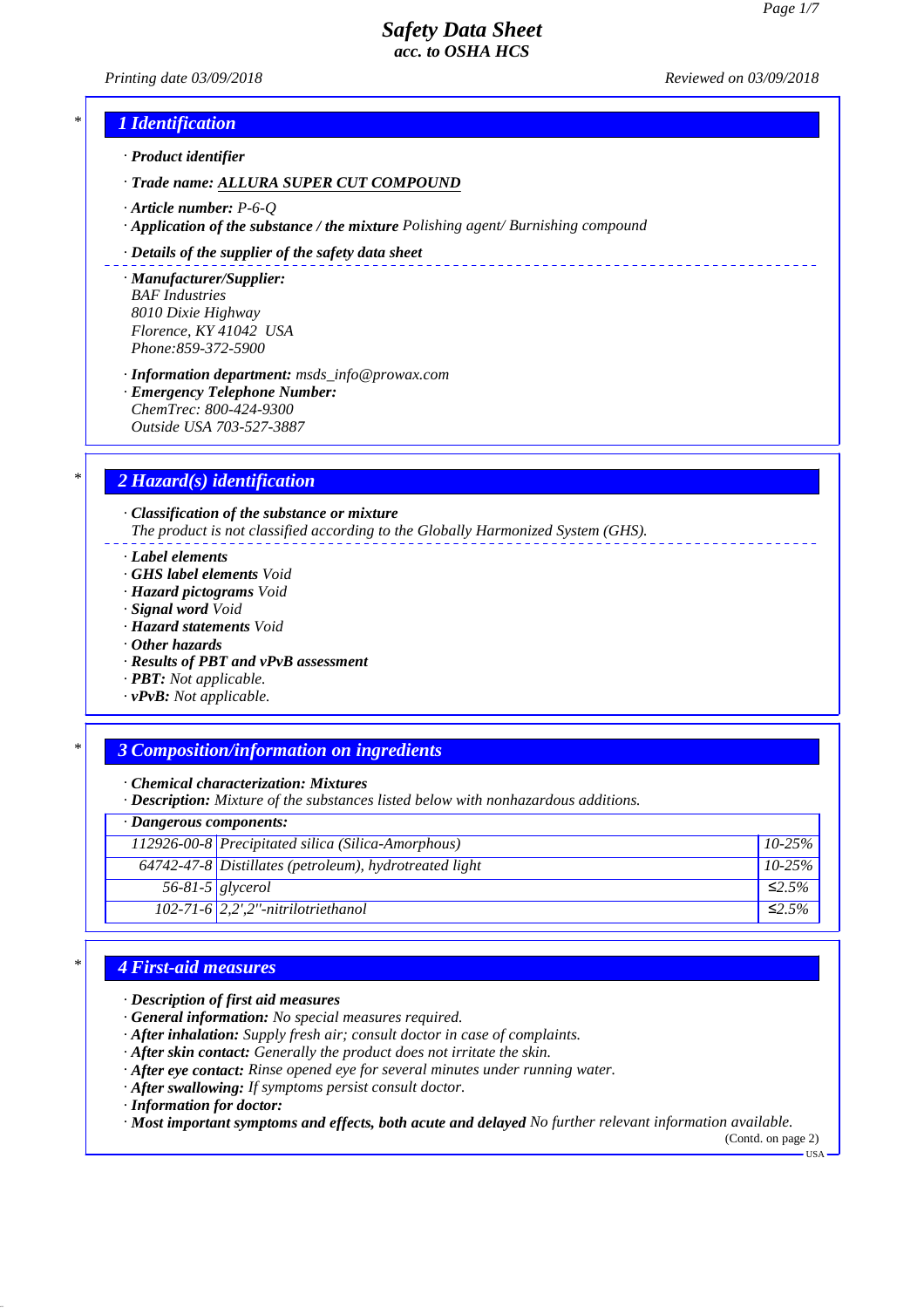*Printing date 03/09/2018 Reviewed on 03/09/2018*

*Trade name: ALLURA SUPER CUT COMPOUND*

(Contd. of page 1)

#### *· Indication of any immediate medical attention and special treatment needed No further relevant information available.*

## *\* 5 Fire-fighting measures*

- *· Extinguishing media*
- *· Suitable extinguishing agents: Use fire fighting measures that suit the environment.*
- *· Special hazards arising from the substance or mixture No further relevant information available.*
- *· Advice for firefighters*
- *· Protective equipment: No special measures required.*

### *\* 6 Accidental release measures*

- *· Personal precautions, protective equipment and emergency procedures Not required.*
- *· Environmental precautions:*
- *Dilute with plenty of water.*

*Do not allow to enter sewers/ surface or ground water.*

- *· Methods and material for containment and cleaning up:*
- *Absorb with liquid-binding material (sand, diatomite, acid binders, universal binders, sawdust).*
- *· Reference to other sections*
- *See Section 7 for information on safe handling.*
- *See Section 8 for information on personal protection equipment.*

*See Section 13 for disposal information.*

## *\* 7 Handling and storage*

#### *· Handling:*

- *· Precautions for safe handling No special measures required.*
- *· Information about protection against explosions and fires: No special measures required.*
- *· Conditions for safe storage, including any incompatibilities*
- *· Storage:*
- *· Requirements to be met by storerooms and receptacles: No special requirements.*
- *· Information about storage in one common storage facility: Not required.*
- *· Further information about storage conditions: None.*
- *· Specific end use(s) No further relevant information available.*

### *\* 8 Exposure controls/personal protection*

- *· Additional information about design of technical systems: No further data; see item 7.*
- *· Control parameters*
- *· Components with limit values that require monitoring at the workplace:*
- *The following constituents are the only constituents of the product which have a PEL, TLV or other recommended exposure limit.*
- *At this time, the remaining constituent has no known exposure limits.*

### *112926-00-8 Precipitated silica (Silica-Amorphous)*

### *PEL 20mppcf or 80mg/m3 /%SiO2*

- *REL Long-term value: 6 mg/m³*
- *See Pocket Guide App. C*
- *TLV TLV withdrawn*

### *56-81-5 glycerol*

- *PEL Long-term value: 15\* 5\*\* mg/m³*
	- *mist; \*total dust \*\*respirable fraction*

(Contd. on page 3)

USA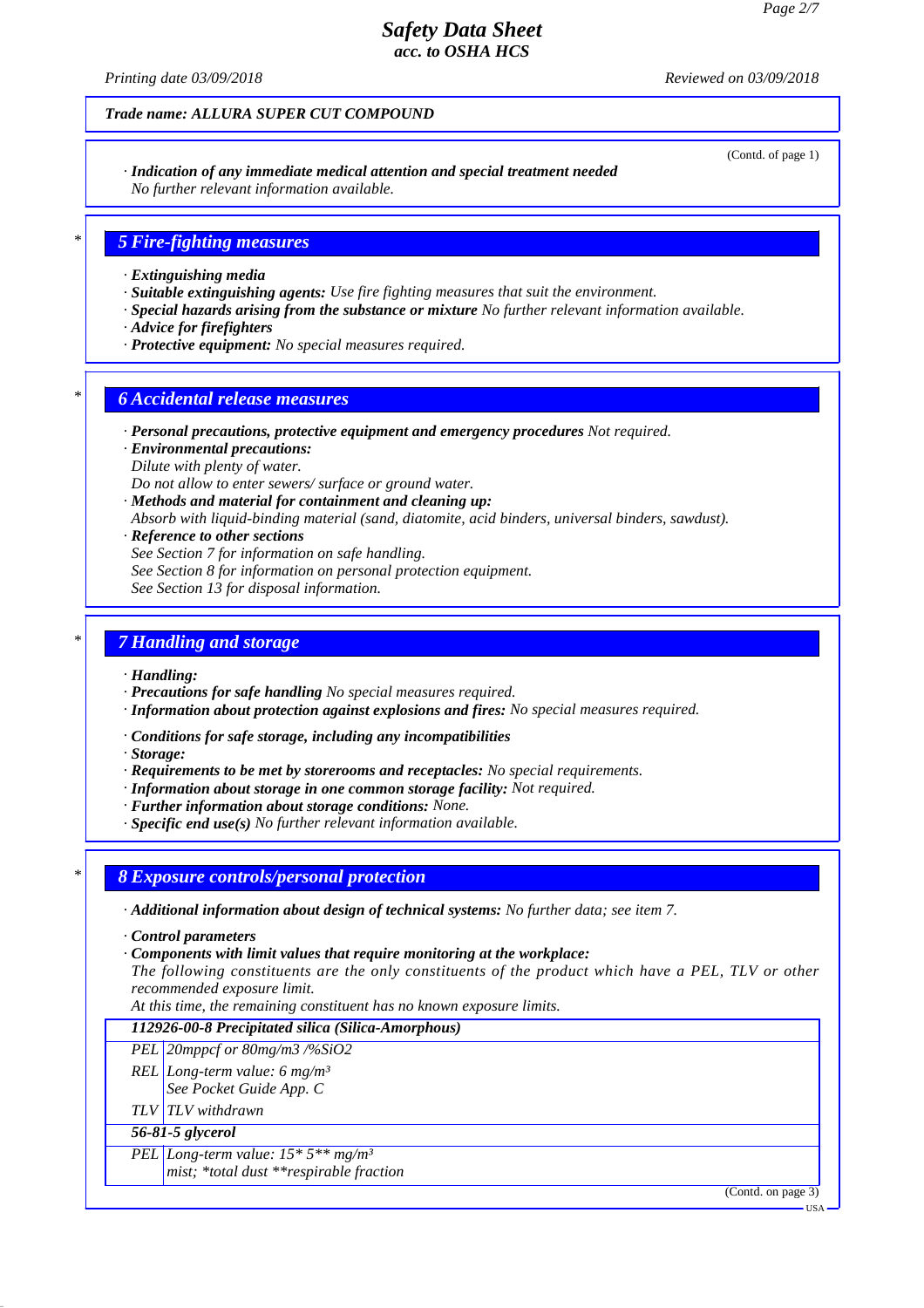*Printing date 03/09/2018 Reviewed on 03/09/2018*

(Contd. of page 2)

### *Trade name: ALLURA SUPER CUT COMPOUND*

| TLV TLV withdrawn-insufficient data human occup. exp.                                                    |
|----------------------------------------------------------------------------------------------------------|
| 102-71-6 2,2',2"-nitrilotriethanol                                                                       |
| TLV Long-term value: $5 \text{ mg/m}^3$                                                                  |
| $\cdot$ <b>Additional information:</b> The lists that were valid during the creation were used as basis. |
| $\cdot$ Exposure controls                                                                                |
| · Personal protective equipment:                                                                         |
| · General protective and hygienic measures:                                                              |
| The usual precautionary measures for handling chemicals should be followed.                              |
| · Breathing equipment: Not required.                                                                     |
| $D$ <i>untertian of hands</i>                                                                            |

*· Protection of hands:*

*The glove material has to be impermeable and resistant to the product/ the substance/ the preparation.*

*Due to missing tests no recommendation to the glove material can be given for the product/ the preparation/ the chemical mixture.*

*Selection of the glove material on consideration of the penetration times, rates of diffusion and the degradation*

*· Material of gloves*

*The selection of the suitable gloves does not only depend on the material, but also on further marks of quality and varies from manufacturer to manufacturer. As the product is a preparation of several substances, the resistance of the glove material can not be calculated in advance and has therefore to be checked prior to the application.*

*· Penetration time of glove material*

*The exact break through time has to be found out by the manufacturer of the protective gloves and has to be observed.*

*· Eye protection: Goggles recommended during refilling.*

| · Information on basic physical and chemical properties            |                                               |
|--------------------------------------------------------------------|-----------------------------------------------|
| · General Information<br>$\cdot$ Appearance:                       |                                               |
| Form:                                                              | Fluid                                         |
| Color:                                                             | Purple                                        |
| $\cdot$ Odor:                                                      | Fruit-like                                    |
| · Odor threshold:                                                  | Not determined.                               |
| $\cdot$ pH-value at 20 $\cdot$ C (68 $\cdot$ F):                   | 8.4                                           |
| $\cdot$ Change in condition                                        |                                               |
| <b>Melting point/Melting range:</b>                                | Undetermined.                                 |
| <b>Boiling point/Boiling range:</b>                                | 100 °C (212 °F)                               |
| · Flash point:                                                     | 100.6 °C (213.1 °F)                           |
| · Flammability (solid, gaseous):                                   | Not applicable.                               |
| · Ignition temperature:                                            | 210 °C (410 °F)                               |
| $\cdot$ Decomposition temperature:                                 | Not determined.                               |
| $\cdot$ Auto igniting:                                             | Product is not selfigniting.                  |
| · Danger of explosion:                                             | Product does not present an explosion hazard. |
| · Explosion limits:                                                |                                               |
| Lower:                                                             | $0.8$ Vol $\%$                                |
| <b>Upper:</b>                                                      | 6 Vol %                                       |
| $\cdot$ Vapor pressure at 20 $\textdegree$ C (68 $\textdegree$ F): | $23$ hPa (17.3 mm Hg)                         |
| $\cdot$ Density at 20 $\textdegree$ C (68 $\textdegree$ F):        | 1.1983 $g/cm^3$ (9.9998 lbs/gal)              |
| $\cdot$ Relative density                                           | Not determined.                               |

USA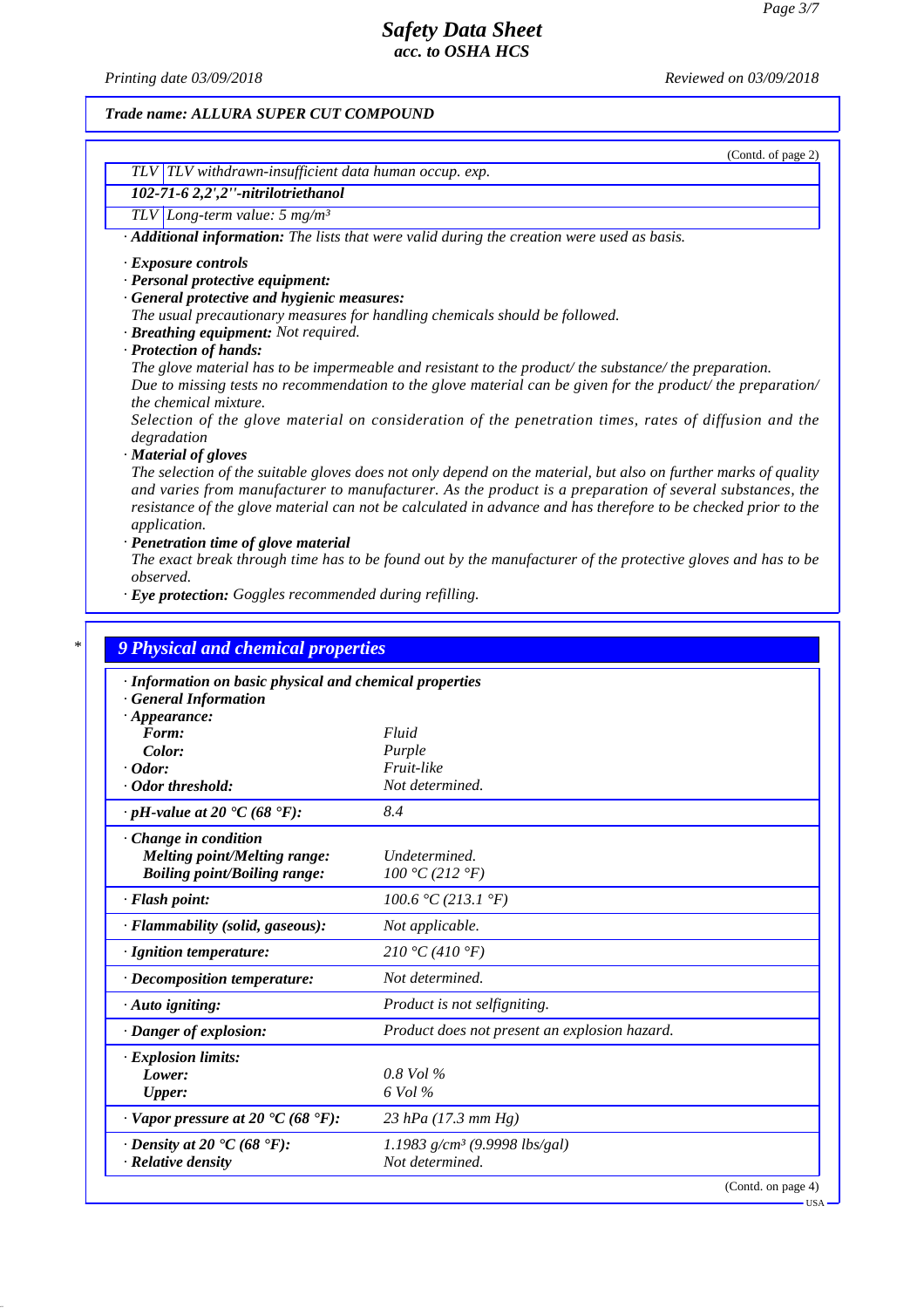*Printing date 03/09/2018 Reviewed on 03/09/2018*

#### *Trade name: ALLURA SUPER CUT COMPOUND*

|                                                            |                                            | (Contd. of page 3) |
|------------------------------------------------------------|--------------------------------------------|--------------------|
| · Vapor density                                            | Not determined.                            |                    |
| · Evaporation rate                                         | Not determined.                            |                    |
| · Solubility in / Miscibility with                         |                                            |                    |
| Water:                                                     | Fully miscible.                            |                    |
| · Partition coefficient (n-octanol/water): Not determined. |                                            |                    |
| $\cdot$ Viscosity:                                         |                                            |                    |
| Dynamic at 20 $\textdegree$ C (68 $\textdegree$ F):        | 18,500 mPas                                |                    |
| Kinematic:                                                 | Not determined.                            |                    |
| · Solvent content:                                         |                                            |                    |
| Organic solvents:                                          | $14.8\%$                                   |                    |
| Water:                                                     | $48.5\%$                                   |                    |
| <b>VOC</b> content:                                        | $1.62\%$                                   |                    |
| Solids content:                                            | 37.6 %                                     |                    |
| $\cdot$ Other information                                  | No further relevant information available. |                    |

## *\* 10 Stability and reactivity*

*· Reactivity No further relevant information available.*

- *· Chemical stability*
- *· Thermal decomposition / conditions to be avoided: No decomposition if used according to specifications.*
- *· Possibility of hazardous reactions No dangerous reactions known.*
- *· Conditions to avoid No further relevant information available.*
- *· Incompatible materials: No further relevant information available.*
- *· Hazardous decomposition products: No dangerous decomposition products known.*

### *\* 11 Toxicological information*

- *· Information on toxicological effects*
- *· Acute toxicity:*
- *· Primary irritant effect:*
- *· on the skin: No irritant effect.*
- *· on the eye: No irritating effect.*
- *· Sensitization: No sensitizing effects known.*
- *· Additional toxicological information:*

*The product is not subject to classification according to internally approved calculation methods for preparations:*

*When used and handled according to specifications, the product does not have any harmful effects according to our experience and the information provided to us.*

#### *· Carcinogenic categories*

| 3                  |
|--------------------|
|                    |
|                    |
|                    |
|                    |
|                    |
| USA ·              |
| (Contd. on page 5) |
|                    |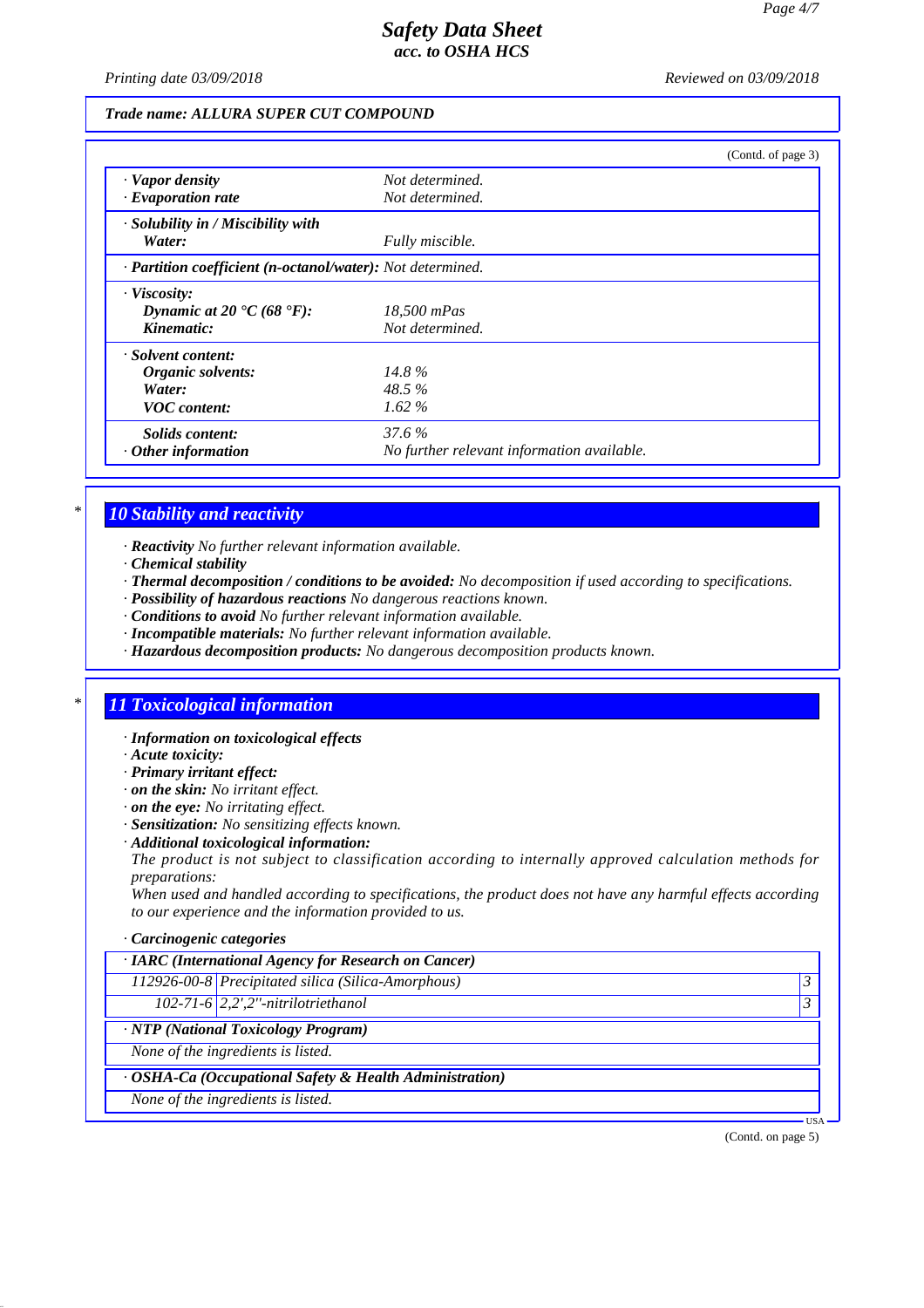*Printing date 03/09/2018 Reviewed on 03/09/2018*

### *Trade name: ALLURA SUPER CUT COMPOUND*

(Contd. of page 4)

### *\* 12 Ecological information*

- *· Toxicity*
- *· Aquatic toxicity: No further relevant information available.*
- *· Persistence and degradability No further relevant information available.*
- *· Behavior in environmental systems:*
- *· Bioaccumulative potential No further relevant information available.*
- *· Mobility in soil No further relevant information available.*
- *· Additional ecological information:*
- *· General notes:*

*Water hazard class 1 (Self-assessment): slightly hazardous for water*

*Do not allow undiluted product or large quantities of it to reach ground water, water course or sewage system.*

- *· Results of PBT and vPvB assessment*
- *· PBT: Not applicable.*
- *· vPvB: Not applicable.*
- *· Other adverse effects No further relevant information available.*

### *\* 13 Disposal considerations*

- *· Waste treatment methods*
- *· Recommendation: Smaller quantities can be disposed of with household waste.*
- *· Uncleaned packagings:*
- *· Recommendation: Disposal must be made according to official regulations.*
- *· Recommended cleansing agent: Water, if necessary with cleansing agents.*

| $\cdot$ UN-Number                                                                   |                 |
|-------------------------------------------------------------------------------------|-----------------|
| · DOT, ADR, ADN, IMDG, IATA                                                         | Void            |
| · UN proper shipping name<br>· DOT, ADR, ADN, IMDG, IATA                            | Void            |
| · Transport hazard class(es)                                                        |                 |
| · DOT, ADR, ADN, IMDG, IATA<br>$\cdot Class$                                        | Void            |
| · Packing group<br>· DOT, ADR, IMDG, IATA                                           | Void            |
| · Environmental hazards:<br>· Marine pollutant:                                     | N <sub>O</sub>  |
| · Special precautions for user                                                      | Not applicable. |
| · Transport in bulk according to Annex II of<br><b>MARPOL73/78 and the IBC Code</b> | Not applicable. |

(Contd. on page 6)

USA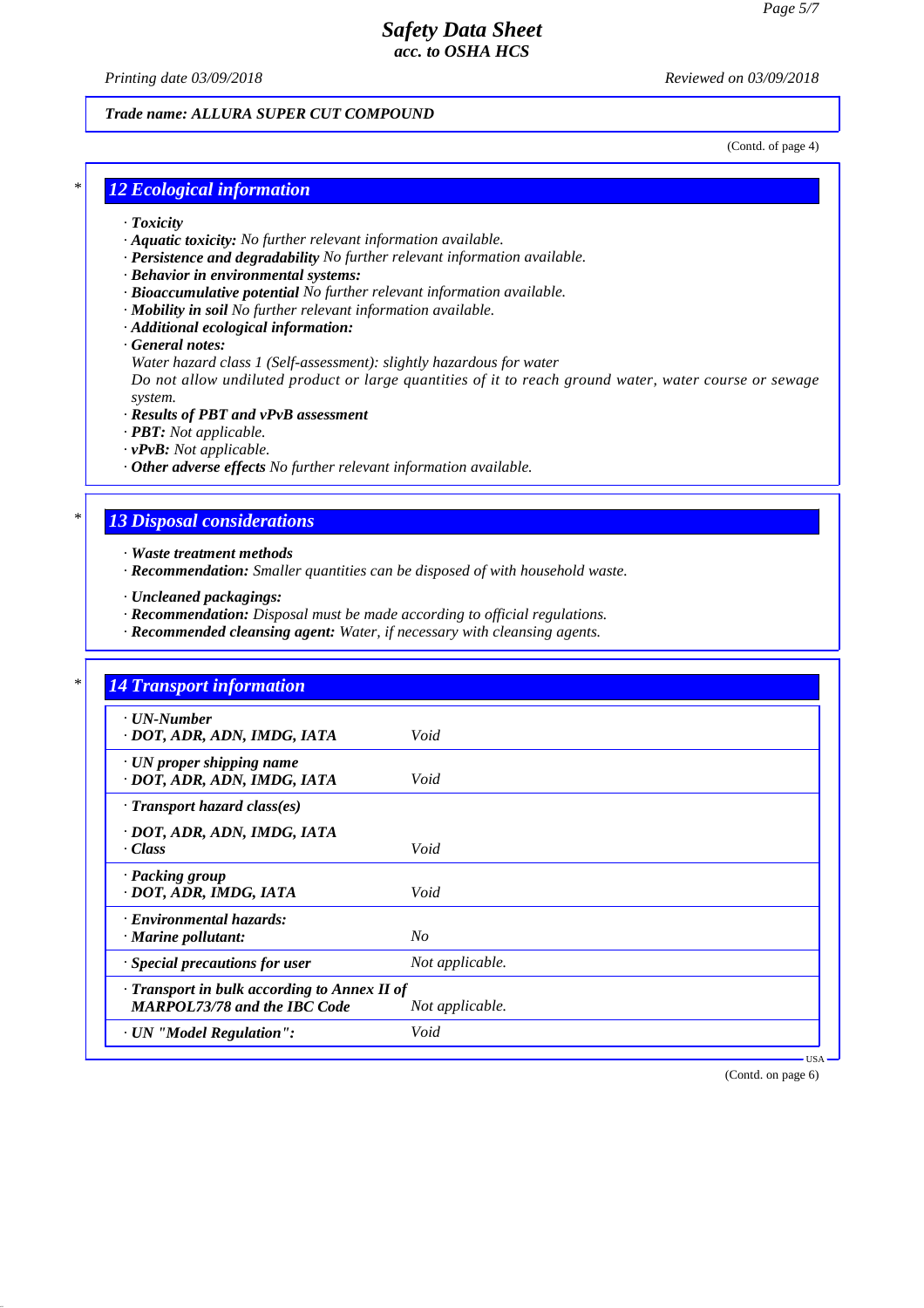*Printing date 03/09/2018 Reviewed on 03/09/2018*

### *Trade name: ALLURA SUPER CUT COMPOUND*

(Contd. of page 5)

# *\* 15 Regulatory information*

*· Safety, health and environmental regulations/legislation specific for the substance or mixture · Sara*

*· Section 355 (extremely hazardous substances):*

*None of the ingredients is listed.*

*· Section 313 (Specific toxic chemical listings):*

*4080-31-3 Methenamine 3-chloroallylochloride*

*· TSCA (Toxic Substances Control Act) All ingredients are listed*

*· TSCA new (21st Century Act) (Substances not listed)*

*112926-00-8 Precipitated silica (Silica-Amorphous)*

*· Proposition 65*

*· Chemicals known to cause cancer:*

*None of the ingredients is listed.*

*· Chemicals known to cause reproductive toxicity for females:*

*None of the ingredients is listed.*

*· Chemicals known to cause reproductive toxicity for males:*

*None of the ingredients is listed.*

*· Chemicals known to cause developmental toxicity:*

*None of the ingredients is listed.*

#### *· Carcinogenic categories*

*· EPA (Environmental Protection Agency)*

*None of the ingredients is listed.*

*· TLV (Threshold Limit Value established by ACGIH)*

*None of the ingredients is listed.*

*· NIOSH-Ca (National Institute for Occupational Safety and Health)*

*None of the ingredients is listed.*

- *· GHS label elements Void*
- *· Hazard pictograms Void*
- *· Signal word Void*
- *· Hazard statements Void*
- *· Chemical safety assessment: A Chemical Safety Assessment has not been carried out.*

### *16 Other information*

*This information is based on our present knowledge. However, this shall not constitute a guarantee for any specific product features and shall not establish a legally valid contractual relationship.*

*· Date of preparation / last revision 03/09/2018 / 30*

*· Abbreviations and acronyms: RID: Règlement international concernant le transport des marchandises dangereuses par chemin de fer (Regulations Concerning the International Transport of Dangerous Goods by Rail) ICAO: International Civil Aviation Organisation ADR: Accord européen sur le transport des marchandises dangereuses par Route (European Agreement concerning the International Carriage of Dangerous Goods by Road) IMDG: International Maritime Code for Dangerous Goods DOT: US Department of Transportation IATA: International Air Transport Association ACGIH: American Conference of Governmental Industrial Hygienists EINECS: European Inventory of Existing Commercial Chemical Substances ELINCS: European List of Notified Chemical Substances CAS: Chemical Abstracts Service (division of the American Chemical Society) VOC: Volatile Organic Compounds (USA, EU) PBT: Persistent, Bioaccumulative and Toxic vPvB: very Persistent and very Bioaccumulative*